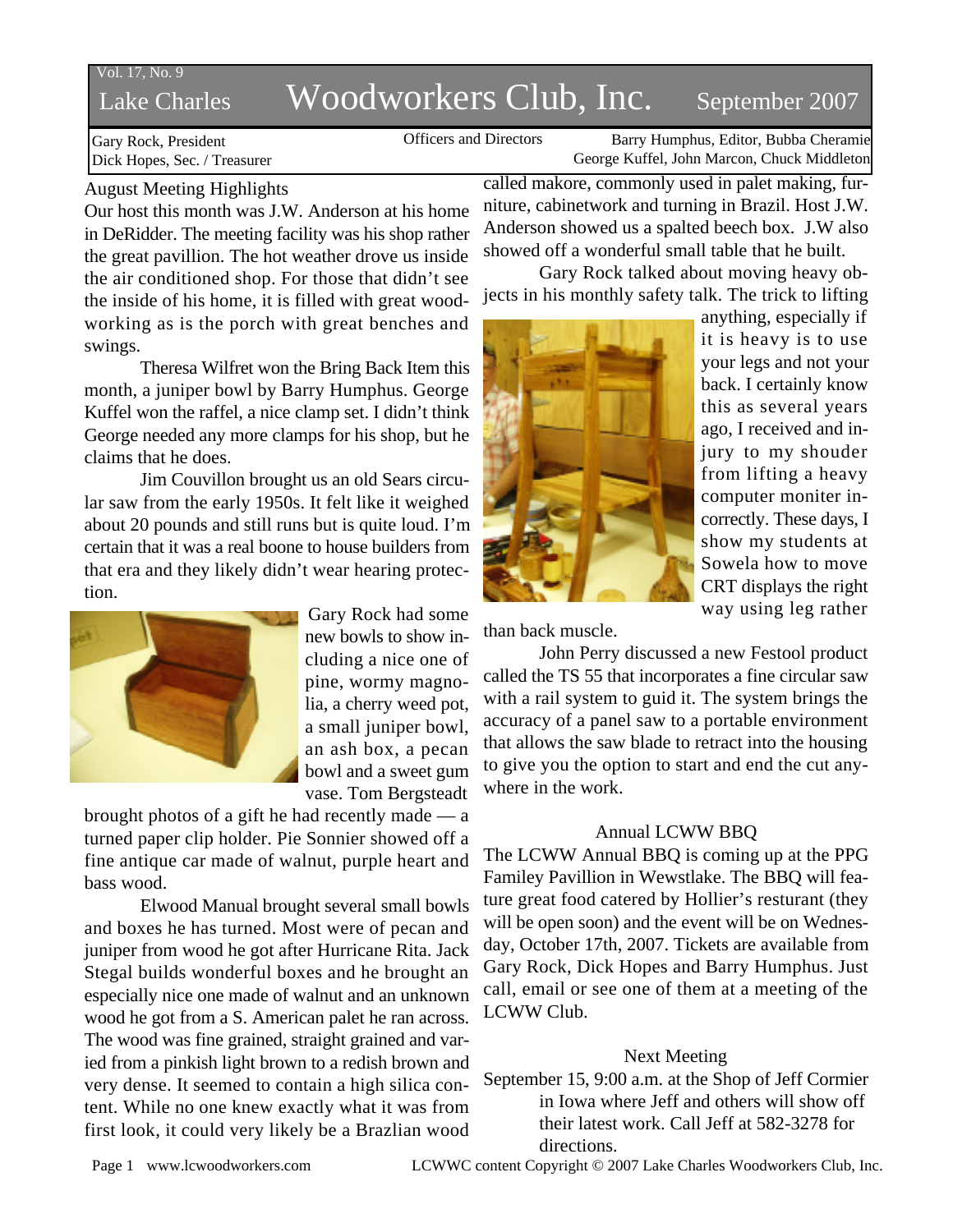#### Refurbishing a Table Saw

Member Leonard Wilfret brought a Sears Craftsman 10" model 113.298240 contractor table saw to us recently and as he got it for free, it was a great deal. These were built by Emerson Electric for Sears (Emerson now manufactures the Ridged line for Home Depot) from the 1970s to the early 1990s. Looking at a new Ridged at J.W. Anderson's shop recently, I noted that the arbor support, motor support and many other parts were exactly like the older Craftsman. I'm guessing that Emerson got it right the first time and haven't needed to change the design. Note that the first three numbers in a Sears model number tell you who made the item. For power tools, you can look this up at www.owwm.com.

The problem with the saw was that it had a very rusted table and extensions, rusted under-carriage and arbor support, missing bolts, nuts, belt and manual. Leonard's request was that I refurbish this saw for use at the shop at his farm near Crowley.

The first task was to find out as much as I could about the machine. Going to the Sears.com web site was the first choice and if the product is new enough, you can likely find parts and accessories for the item. Another source is the Old Woodworking Tools web site. At www.owwm.com you can often get sources for older power tools, manuals, part suppliers and much more.

What I had to do was first clean up this table saw. This meant applying rust removal chemicals, removing as many parts as was reasonable and de-rusting them, finding a manual and a drive belt. The search was fairly easy and went to the Sears site to the Search for Sears Parts. Once there, I plugged in the model number and the web site came up with the table saw. Digging into the resulting pages, I found the parts (manual and belt) I needed.

Removing rust from large items can be tricky. The table is 20" x 27" steel and was completely rusted on top and inside the miter guides as well as the sides. The anti-kickback and blade guard support mechanism were also very rusted. The 10" x 27" extensions were also rusted but not as badly. Fortunately, the table was not badly pitted so I chose a chemical product to remove most of the damage.

I found a product called "Right Stuff De-Ruster 3000" that not only removes surface rust but leaves a patina coating that limits rust formation in the future. You can get the product at auto supply stores such as Auto Zone in half gallon containers for under \$8.00. There are other products as well such as the classic Navel Jelly. But "Right Stuff" is easier to use, reusable and does a great job. For small parts (nuts, bolts and other smaller items), just remove and place them in a plastic container. Pour in enough of the product to completely cover the items. After the rust is removed in about an hour, wash them off with water and then coat them with a light oil such as WD-40 or preferably, automatic transmission fluid. For larger items, first coat the product, leave it for about an hour then and wipe down and sand off. Be certain to coat the surface with light oil and then wax (such as a table surface) as needed.

For items that are difficult to sand off, you may have to use an electrolysis method. This consists of a large plastic container, water and a tablespoon or so of sodium carbonate (use Oxyclean or baking soda (much cheaper) per gallon of water – either will work) plus a battery charger. If you have any questions about how to do this, please give me a call as you have to do it right or it will not work.

Removing rust from a table saw top is nasty. But you can do this quickly. First spread on a generous coating of mineral spirits (paint thinner) and wipe down with paper towels. Next get out your random orbit sander and put on an 80-100 grit sand paper. Sand the entire surface, going over it several times. After sanding, re-coat with mineral spirits and wipe down with paper towels. If the result seems satisfactory, coat with light oil (preferably ATF), wipe down with paper towels and put on a coat of Johnson's paste wax and you are done. You can speed up the process by coating with "Right Stuff" first (mentioned above) and then sand and coat with oil and a paste wax. Note that Right Stuff is slightly caustic, so always wear disposable nitrite (not latex as these will dissolve) gloves and wash up after use.

For badly pitted surfaces, you need to use a surface grinder, chemical de-ruster and a neutralizer (such as white vinegar), but always re-surface with a sander, mineral spirits plus light oil and follow with a paste wax coating.

Refurbishing the 115/230 reversible Emerson Electric motor was not difficult in this case. It had oil points and I could remove the shaft and lubricate the bearings to get it to smooth operating condition. It should be good for many years of use. Of course, an alternative would be to replace the motor. I suggested that the best thing to do was to configure this motor to 230v operation as that would provide much better power for any work that he might do. However, Leonard only has 115v at his farm shop, so this was not a possibility.

Once the manual and belt came in, I tuned the saw by making certain that the blade and the miter guilds were exactly true then tested the saw by cutting a few oak boards. What I found was that the table saw had a very slight off run out. The off run out is the difference between the miter gauge track of the table and a mounted blade. In this case, it is 1/64th inch rear. That is, the rear of the blade was 64th of an inch closer to the miter gauge track than the front of the blade. I felt that this was so small (1/8th of the 1/8th inch kerf width of the blade), given the likely use of the saw, that it would make no difference in the result. If you were doing surgery or sending rockets to the moon, I would be concerned. Less than that, don't worry. In fact, if you are using the fence, this difference can be compensated for and generally will not make a significant difference in the resulting work. You should just be aware of it when making very precision cuts.

The way to adjust the run out is to loosen the bolts of the table from the arbor support after setting up the measuring devices, tap and re-tap the table with a hammer and read the results until it is correct. The problem with this is that if you change the blade, it can change the run out. So I thought that the run out was acceptable for the use intended.

We think Leonard will be happy as the saw will serve him well for many years, plus didn't cost very much to refurbish and put right. *Barry Humphus*.